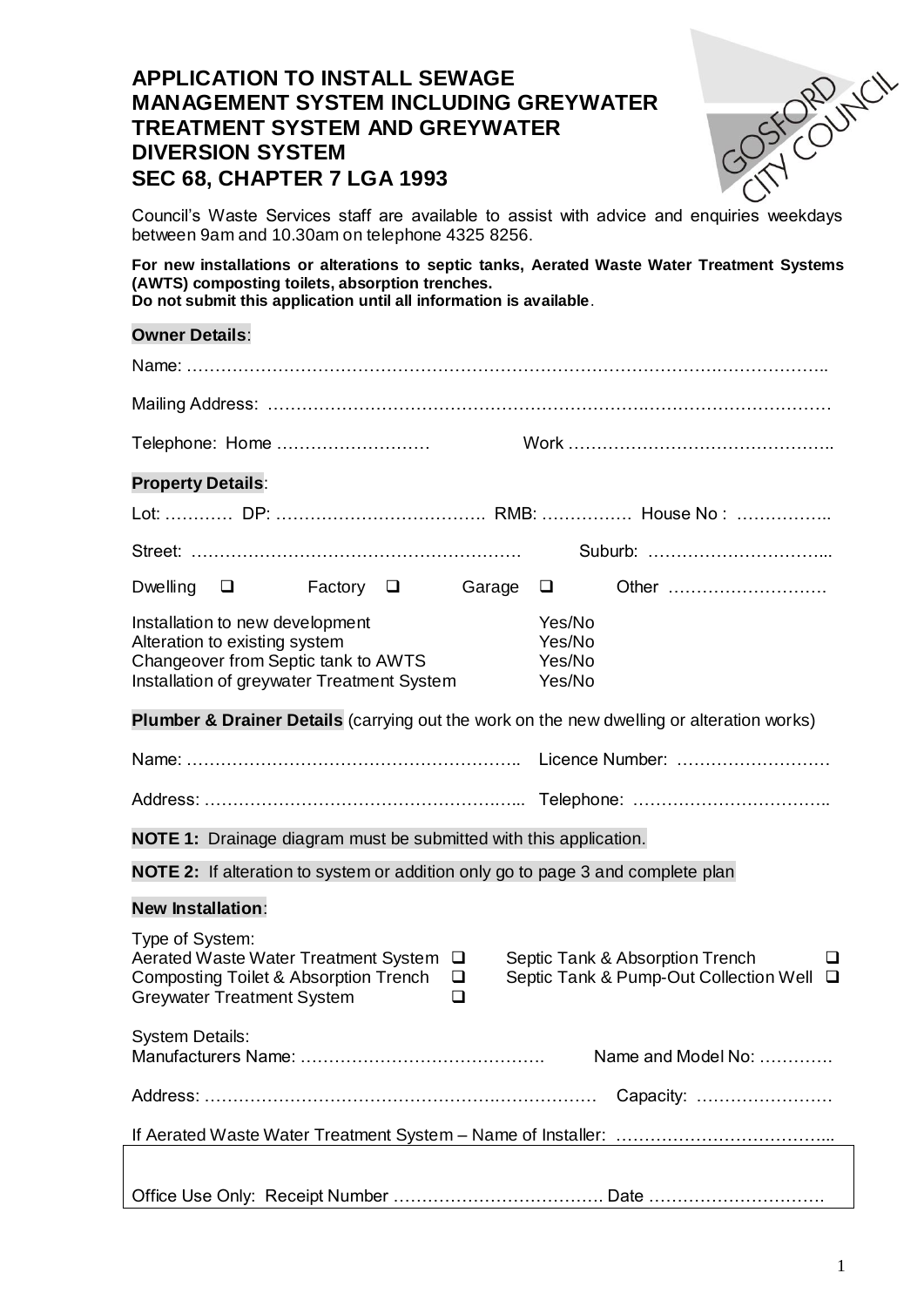# **SITE ASSESSMENT**

| Daily Effluent Volume: To be completed by applicant.                                                                                                                               |      |           |                    |        |  |  |
|------------------------------------------------------------------------------------------------------------------------------------------------------------------------------------|------|-----------|--------------------|--------|--|--|
|                                                                                                                                                                                    |      |           | Mains water supply | ◻      |  |  |
| <b>Site and Soil Assessment:</b><br>(Absorption pit system only)<br><b>Applicant:</b> Excavate a hole 1 metre deep in proposed irrigation area for inspection by<br>Council staff. |      |           |                    |        |  |  |
| Depth to Water Table: Over 1 metre                                                                                                                                                 |      | 500-600mm | Less than 500mm    |        |  |  |
| Soil Classification:                                                                                                                                                               | Loam | Clay/Loam | Clay               |        |  |  |
| <b>Groundwater:</b> Is a groundwater well being used for domestic water supply?                                                                                                    |      |           |                    | Yes/No |  |  |
| Are spear point/bores existing?                                                                                                                                                    |      |           |                    | Yes/No |  |  |
| If Yes - indicate the distance:                                                                                                                                                    |      |           |                    |        |  |  |
| Buffer distances from sewage management system to:                                                                                                                                 |      |           |                    |        |  |  |
|                                                                                                                                                                                    |      |           |                    |        |  |  |
| Other waters (m) ie dams etc<br>$\bullet$                                                                                                                                          |      |           |                    |        |  |  |
| $\bullet$                                                                                                                                                                          |      |           |                    |        |  |  |
| ٠                                                                                                                                                                                  |      |           |                    |        |  |  |
| $\bullet$                                                                                                                                                                          |      |           |                    |        |  |  |
| Do surface rocks exist in the primary disposal area?                                                                                                                               |      |           |                    | Yes/No |  |  |

# **OFFICE USE**

# **Flood Potential**:

| Land Application area above 1 in 20 year flood level               | Yes/No |
|--------------------------------------------------------------------|--------|
| Land application area above 1 in 100 year flood level              | Yes/No |
| Electrical components above 1 in 100 year flood level              | Yes/No |
|                                                                    |        |
| Slope: Does the slope of the land application area exceed 1 in 10? | Yes/No |
| Run on and seepage - Is site run on a problem?                     | Yes/No |
| Are diversion drains necessary?                                    | Yes/No |
| Fill – Is fill to the irrigation area proposed?                    | Yes/No |